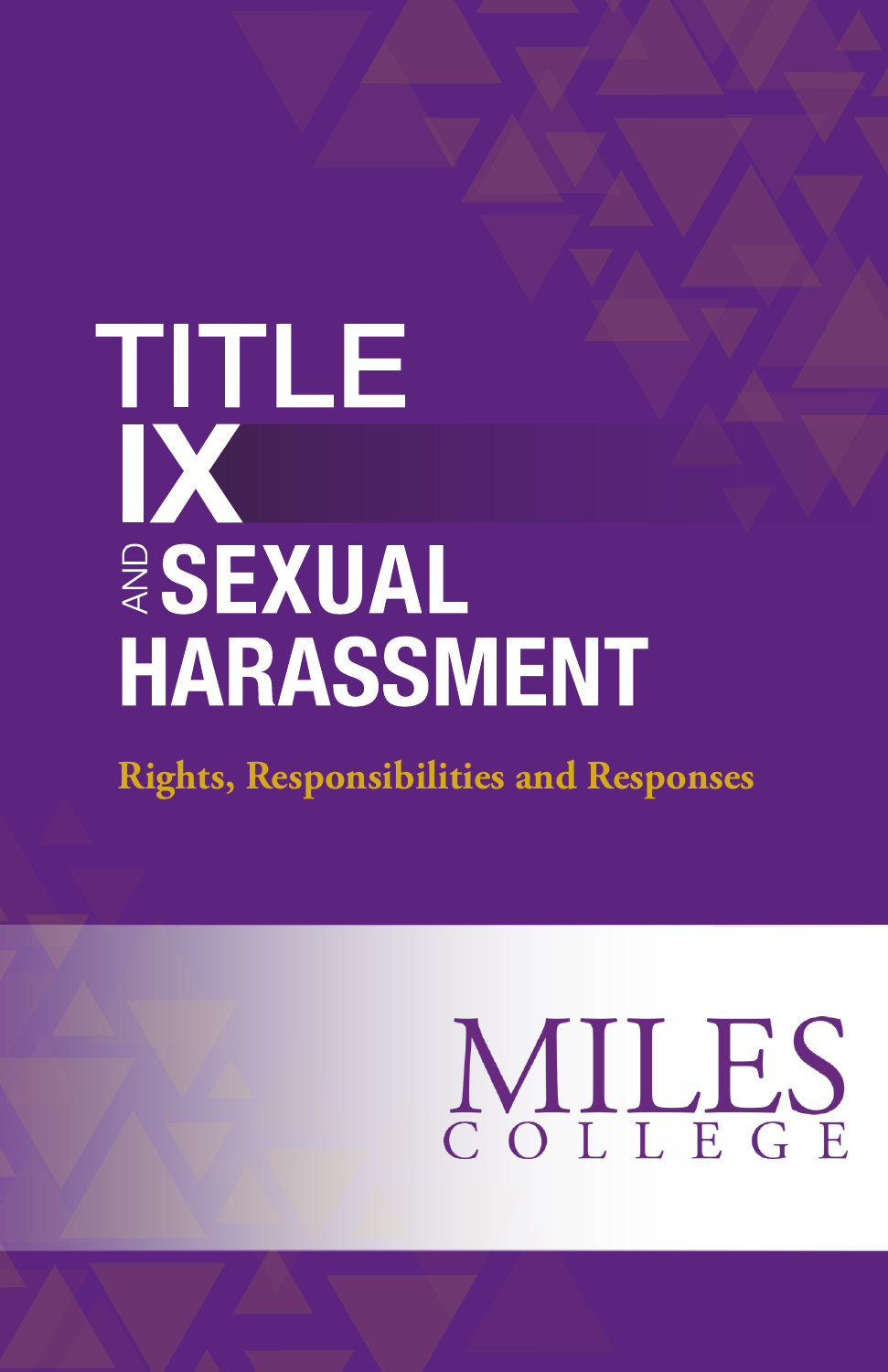## **Understanding Title IX**

 $\Delta V$ hen you hear about the federal legislation known as Title IX, it's easy to think about "the law that made school sports more equitable for girls and women." Yet, there's also a lot more to it.

Sexual harassment — which includes quid pro quo and hostile environment harassment — is unlawful sex discrimination prohibited by Title IX. It also prohibits more dangerous forms of sexual harassment, such as sexual assault, dating violence, domestic violence and stalking (see page 6 for more information).

We take these violations very seriously, as we work to keep you safe. We'll respond effectively and immediately when there's trouble, and ensure a fair process for all involved. Sex discrimination has *no* place on our campus. You and your well-being are our top priority.

#### Our Title IX Coordinator

Here on campus, our Title IX Coordinator is available to all students and responsible for...

- Ensuring that our institution carries out its Title IX responsibilities
- Accepting any report of sex discrimination, at any time, from a complainant or someone else speaking on that person's behalf
- Giving students full information so they can make informed choices about whether or when to report incidents of sex discrimination
- Contacting complainants confidentially and promptly to discuss supportive measures that can be put in place, whether or not they file a formal complaint
- Explaining the process for filing a complaint (if a student chooses to do so)
- Acting without bias and conflicts of interest, and serving impartially

You can talk with the Title IX Coordinator or a Deputy Coordinator if you or someone you know is experiencing sexual harassment or the distress of being accused. We'll provide support and guidance, and put you in touch with necessary resources right away!

We're here to deter sex discrimination and make our campus a safer, more welcoming place to be.

"No person in the United States shall, on the basis of sex, be excluded from participation in, be denied benefit of, or be subjected to discrimination under any education program or activity receiving federal financial assistance."

– Title IX of the Education Amendments of 1972

Note: This brochure doesn't serve as a substitute for our institution's full policies and procedures, and is solely meant to offer an informational summary.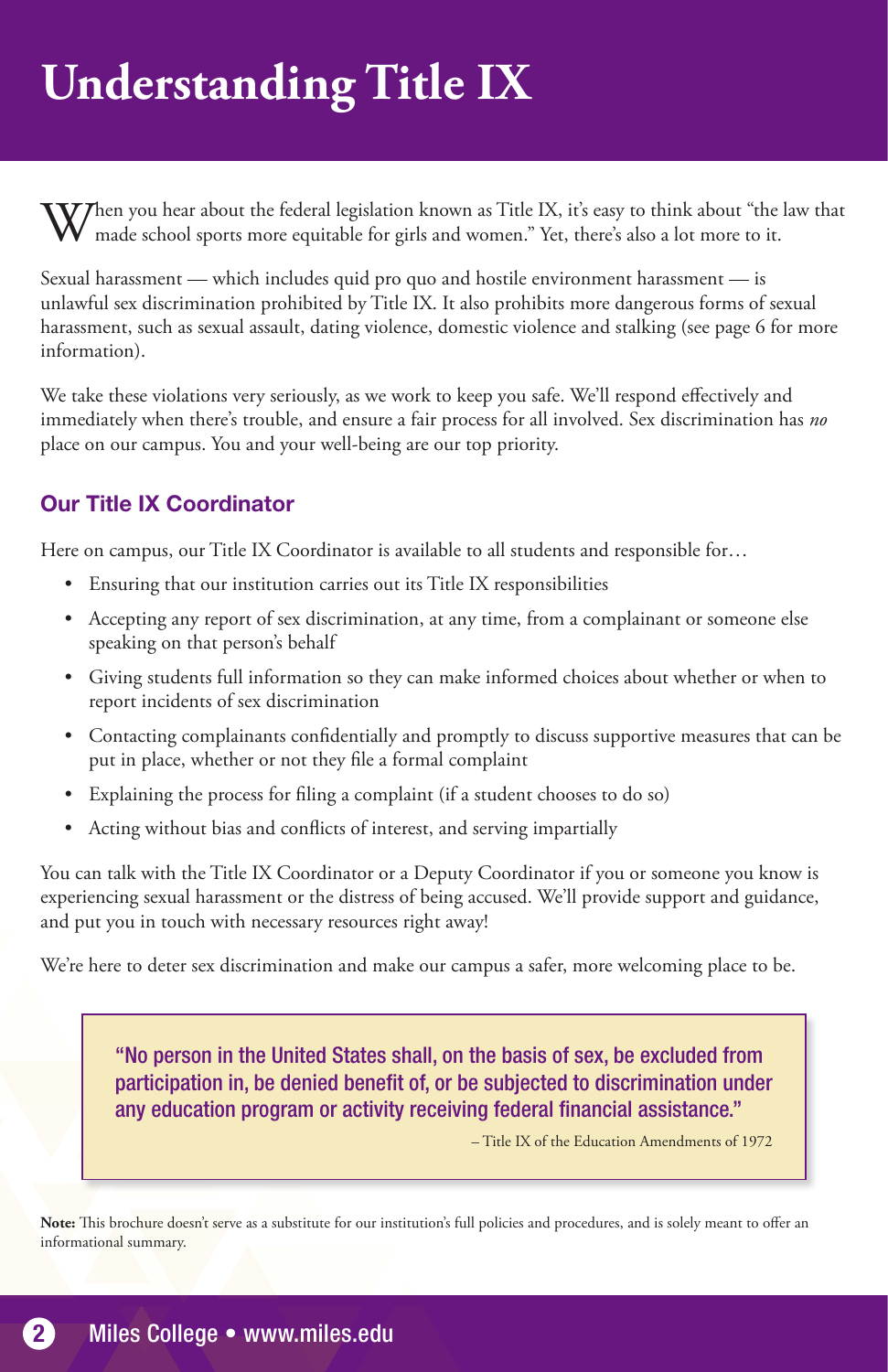## **Notice of Non-Discrimination**

 $\mathcal{W}$ e don't tolerate discrimination and here's what that means within the context of Title IX…

- Our institution doesn't discriminate on the basis of sex within educational programs and activities, in accordance with Title IX requirements
- Inquiries about the application of Title IX may be referred to our Title IX Coordinator or to the Department of Education's Office for Civil Rights at ocr@ed.gov or 800-421-3481
- Prohibited sex discrimination covers sexual harassment, including sexual assault, dating violence, domestic violence and stalking

#### Our Pledge to You

Here's what you can expect from us when it comes to handling Title IX incidents…

- We will investigate Title IX complaints brought to our attention in a prompt, fair and impartial manner
- We'll listen to both complainants and respondents
- We'll take steps to stop the act of sex discrimination, prevent its recurrence and address its effects
- We're responsible for responding to incidents that occur within our school's educational programs or activities, whether they are on- or off-campus
- We're responsible for responding to sexual harassment at buildings owned or under the control of schoolsanctioned student organizations
- School officials will serve impartially without bias for or against any party

#### How Campus Title IX Investigations Differ from Law Enforcement Investigations

If our school receives a report of sexual harassment occurring in an educational program or activity, we will promptly and equitably investigate as required by Title IX to determine what occurred. We'll also take appropriate steps to resolve the situation in a fair manner.

A campus Title IX investigation is different from any law enforcement investigation.

You can tell someone on campus about a Title IX complaint and use the campus grievance process, if you choose to. You can also choose to file a police report. It's *completely* up to you.

Our Title IX Coordinator and other resource people can provide the information that you need to choose the best course of action. This will include describing our grievance procedures and the rights and opportunities available to both complainants and respondents. Please ask!

- You'll be protected from retaliation for reporting sexual harassment or participating/refusing to participate in a Title IX grievance process
- We will make referrals and provide information about campus and community resources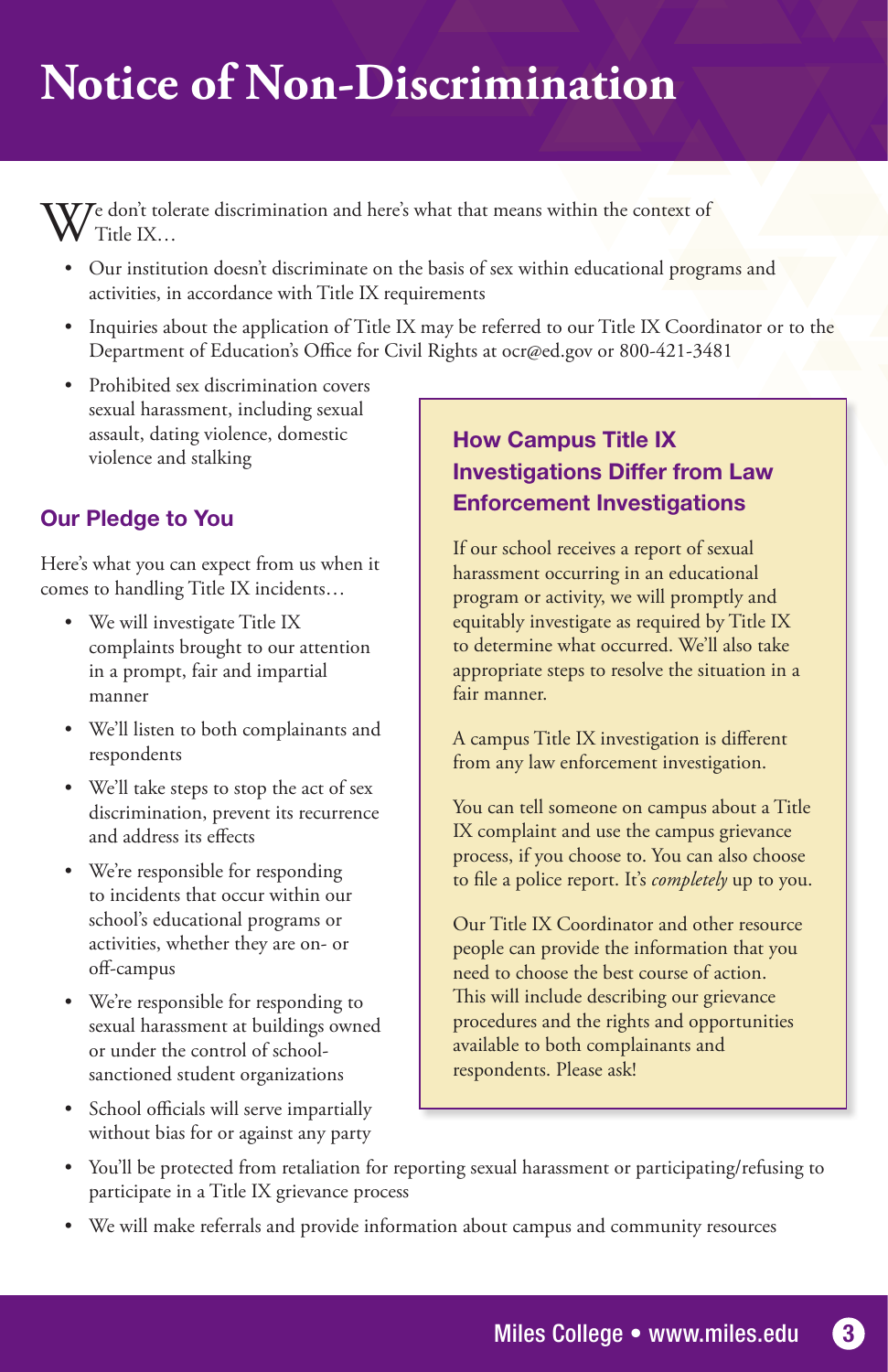## **Helpful Information for Complainants**

#### Complainant = Individual Alleged to be the Victim of Conduct That Could Constitute Sexual Harassment

Generally, Title IX complainants are empowered to make decisions regarding the remedies that they would like to pursue when they experience sexual harassment. We're here to help while *you're in control.*

Here's what you can expect…

- Your wishes and autonomy will be respected.
- You'll have your identity kept confidential as required by law, except when necessary to ensure the safety of any person or as necessary to carry out a Title IX proceeding.
- You'll be given a clear choice about whether to file a formal complaint.
- You'll be provided with a fair and impartial grievance process, if you choose it.
- You'll be protected from being coerced or threatened into participating in a grievance process.
- You won't be required to come face-to-face with the respondent during a hearing.
- You'll have the right to an advisor of your choosing who may or may not be an attorney. If you do not have an advisor, one will be appointed to assist you in the live hearing.
- You will have the right to present your own evidence and witnesses.
- You will have the opportunity to review and respond to all available evidence in advance of the hearing.
- You'll have all relevant evidence objectively evaluated.
- You'll be provided with "rape shield" protections so you're not required to face any irrelevant questions about your sexual history. There might be exceptions to this rule.
- You'll be treated equitably and provided with remedies any time a respondent is found responsible.
- You'll be told what the stated standard of evidence being used is.
- You'll receive a written decision and rationale from the institution once the grievance process is completed.
- You'll have an equal right to appeal and will receive information about our appeal procedures.

#### Supportive Measures

As a complainant, you'll be contacted confidentially by the Title IX Coordinator and offered **supportive measures** to restore or preserve equal access to education, protect your safety and deter further sexual harassment. These individualized services are those reasonably available that are non-punitive, non-disciplinary and not unreasonably burdensome to the other party. Your wishes will always be considered with respect to supportive measures. And these measures must be offered even if you don't wish to initiate or participate in a grievance process.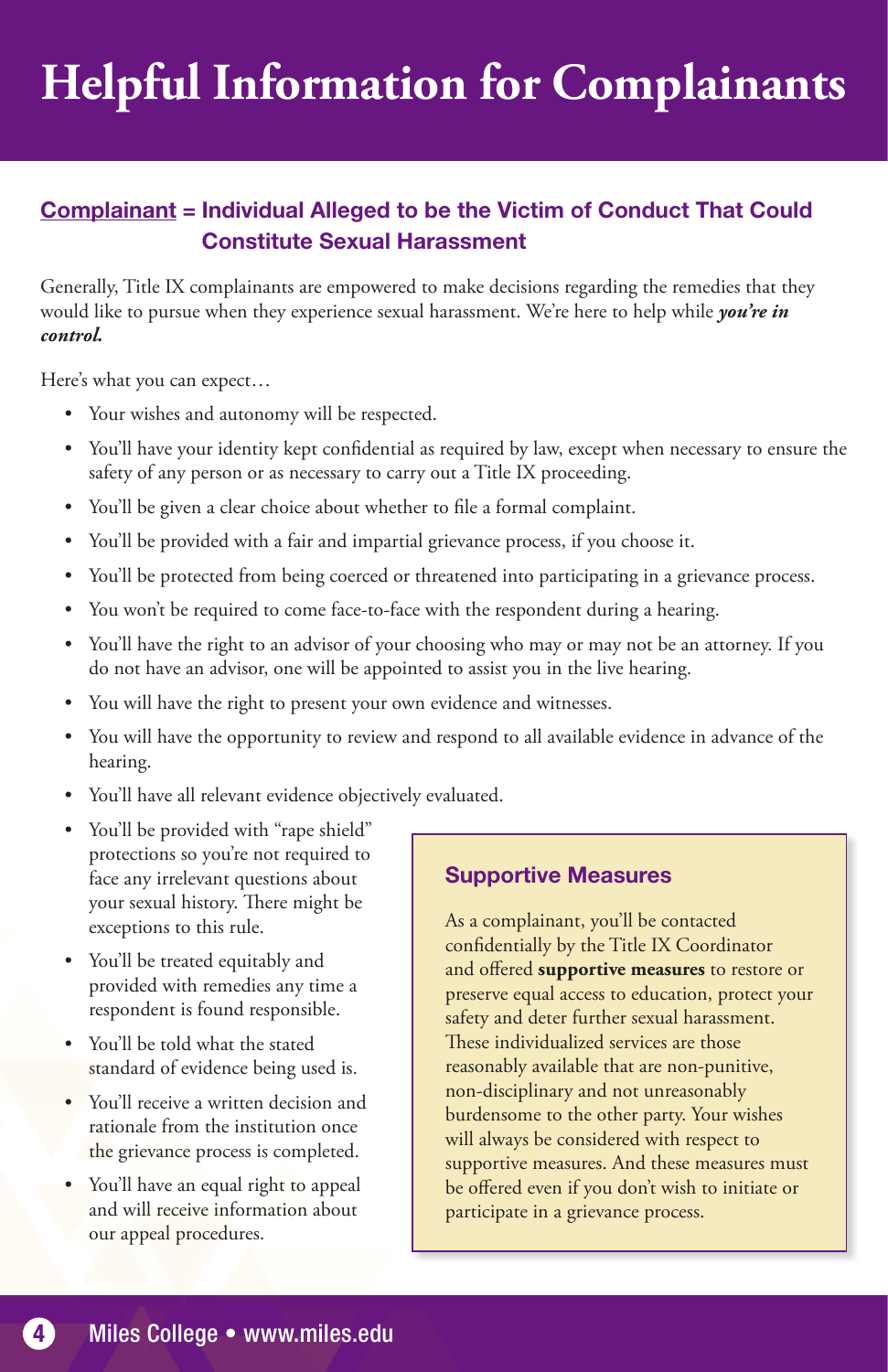## **Helpful Information for Respondents**

#### Respondent =Individual Who Has Been Reported to Allegedly be the Perpetrator of Conduct That Could Constitute Sexual **Harassment**

Title IX respondents are treated equitably with a presumption of innocence. We're here to help.

Here's what you can expect…

- You'll be treated fairly.
- You'll have your identity kept confidential as required by law, except when necessary to ensure the safety of any person or as necessary to carry out a Title IX proceeding.
- You'll receive written notice of allegations upon receipt of a formal complaint.

#### Your Privacy

The entire Title IX proceeding is part of your private student record, which doesn't get released to the public, even when there's a finding of responsibility.

- You'll be contacted confidentially by the Title IX Coordinator and offered supportive measures to restore or preserve equal access to education and protect your safety.
- You'll be treated equitably and not have any disciplinary sanctions imposed without the campus grievance process being followed. An emergency removal would be an exception to this.
- You'll be provided with a fair and impartial grievance process administered by trained and impartial school officials.
- You'll be protected from being coerced or threatened into participating in a grievance process.
- You won't be required to come face-to-face with the complainant during a hearing.
- You'll have the right to be accompanied by an advisor of your choosing, who may or may not be an attorney. If you do not have an advisor, one will be appointed to assist you in the live hearing.
- You will have the right to present your own evidence and witnesses.
- You will have the opportunity to review and respond to all available evidence in advance of the hearing.
- You'll have all relevant evidence objectively evaluated.
- You'll be told what the stated standard of evidence being used is.
- You'll receive a written decision and rationale from the institution once the grievance process is completed.
- You'll have an equal right to appeal and will receive information about our appeal procedures.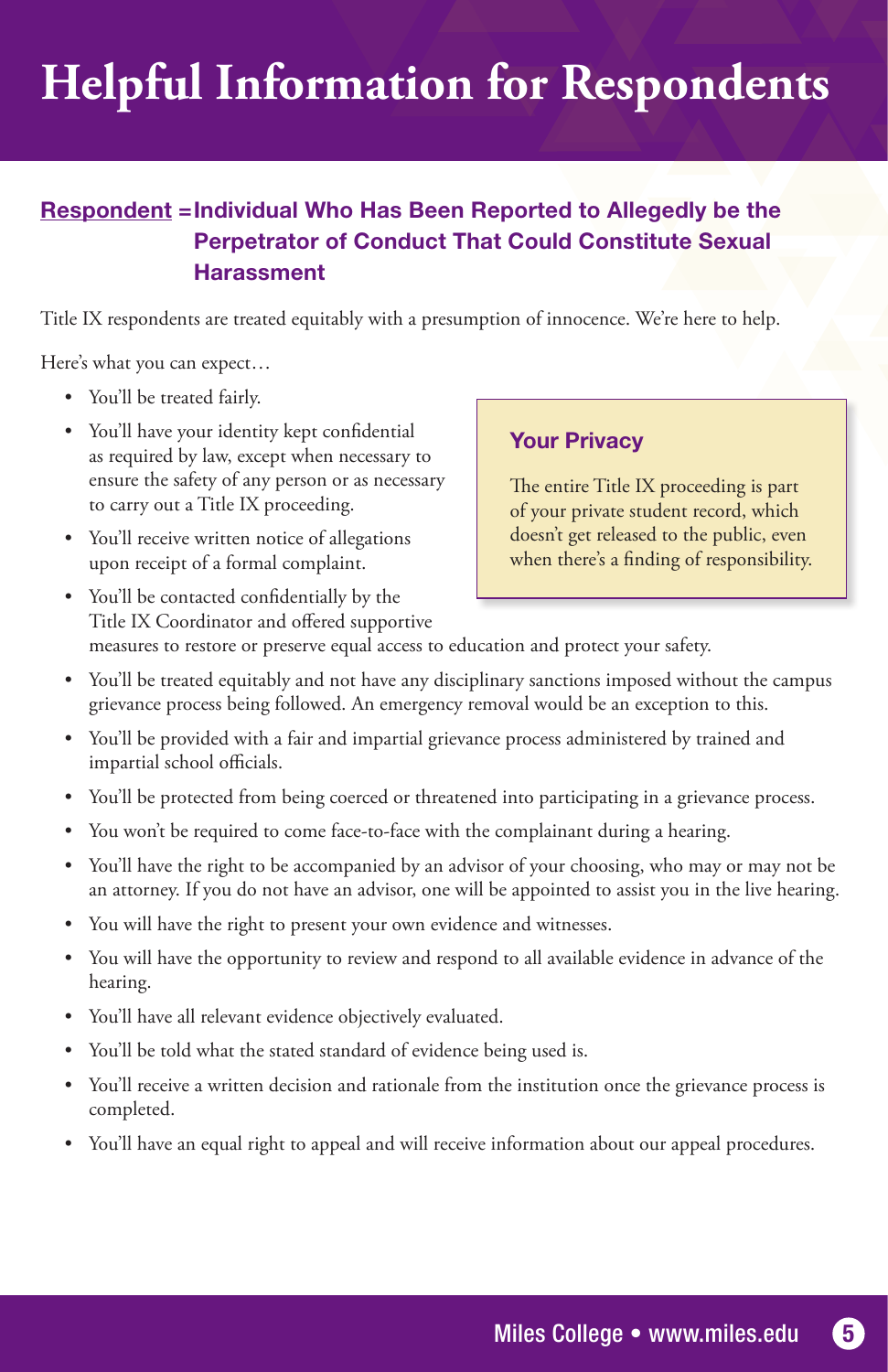Sexual harassment is defined as being "Severe, pervasive, and objectively offensive conduct that **D**effectively denies a person equal educational access." Therefore, it is a form of sex discrimination prohibited by Title IX.

The three types of misconduct, on the basis of sex, that encompass the sexual harassment definition include:

**• Quid Pro Quo Harassment** occurs when a campus employee causes a student to believe they must submit to unwelcome sexual conduct to participate in a school program or activity, or causes a student to believe that the employee will make an educational decision based on whether the student submits to unwelcome sexual conduct. It doesn't matter whether the student resists and suffers the threatened harm or submits to it and avoids the threatened harm for it to be considered sexual harassment.

For example: A faculty member threatens to fail a student unless the student agrees to a date.

- **• Hostile Environment Harassment** occurs when unwelcome conduct of a sexual nature that a reasonable person would find so severe, pervasive and objectively offensive denies someone equal educational access, or creates an intimidating, threatening or abusive educational environment. For example: Someone repeatedly targets another person with crude, sexually suggestive comments.
- **• Any Instance of Sexual Assault, Dating Violence, Domestic Violence or Stalking,** as defined by the institution's policy.

All these forms of sexual harassment jeopardize the equal access to education that Title IX is designed to protect.

#### Key Points

- Sexual harassment can take different forms depending on the harasser and the nature of the harassment.
- College or university employees, other students and non-employee third parties, such as a visiting speaker, may carry out this conduct.
- The conduct can be verbal, nonverbal or physical.
- People of all genders can be victims of sexual harassment, and complainants and respondents may be of the same or different sexes.
- Sexual harassment can occur in any school program or activity and can take place in institutional facilities or at off-campus locations, such as a school-sponsored retreat or training program at another location.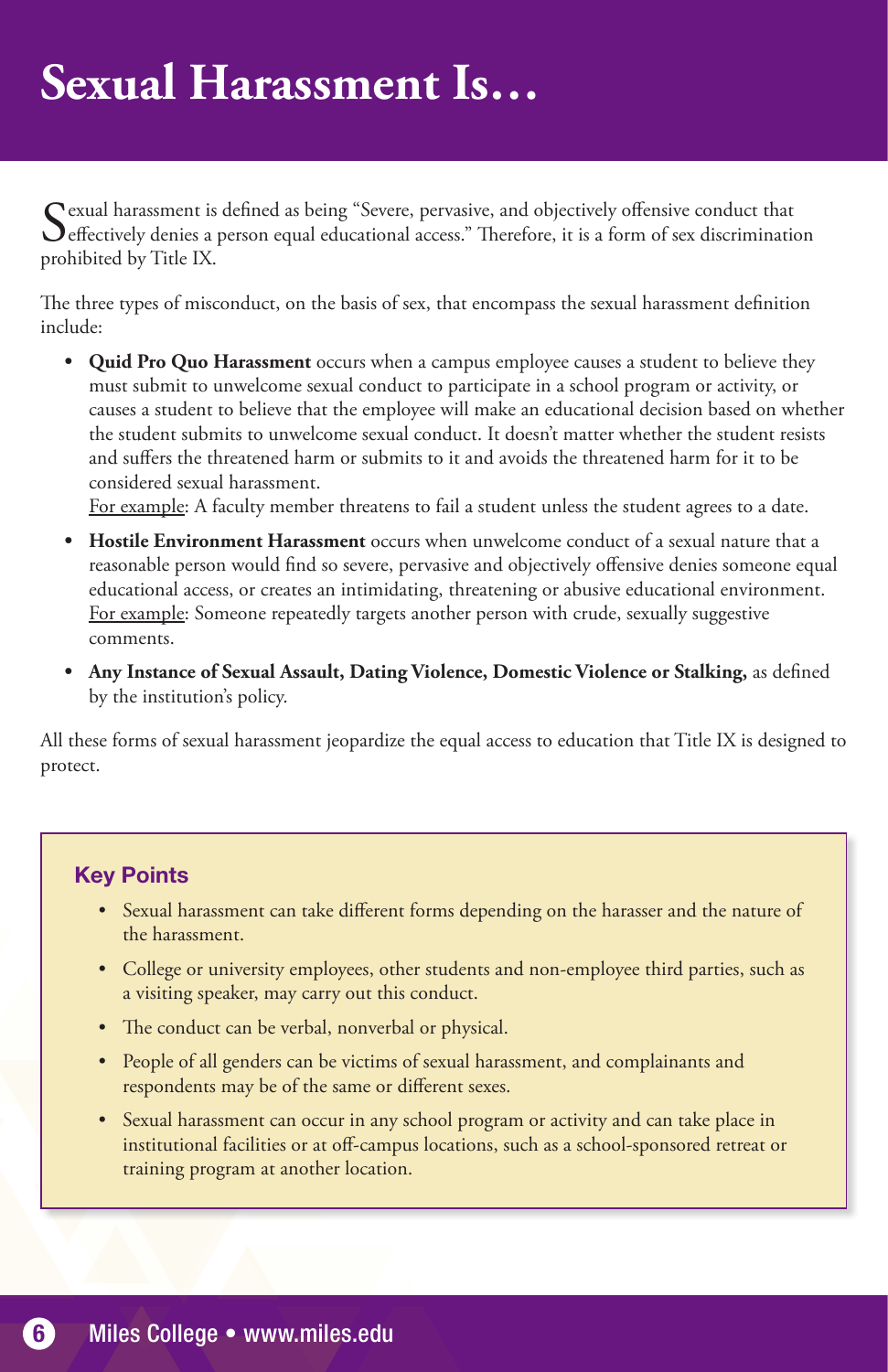#### Recognizing Instances of Sexual Harassment

Some examples of sexual harassment on campus include…

- A faculty member conditions an intern's evaluation on submission to the faculty member's sexual advances
- A drama director does not give a student a part in a play because the student does not respond to sexual overtures from the director
- A professor who supervises the college newspaper continually and inappropriately touches a student editor in a sexual manner, causing the student to resign from the newspaper staff
- A faculty member withdraws approval of research funds for a student assistant because the student has rebuffed the faculty member's advances
- A graduate teaching assistant repeatedly asks a student to stay after class and attempts to engage the student in discussions about sex and personal experiences while they are alone in the classroom, causing the student to stop coming to class

**Source:** Revised Sexual Harassment Guidance, 1/19/01

#### How to Help a Friend

Do you have a friend who has experienced sexual harassment of some type?

To help in the best ways possible, you can…

- Listen with compassion
- Direct them to available resources
- Not take everything on your shoulders

Getting the appropriate, trained professionals involved is the best thing you can do to help a friend get the necessary support and assistance.

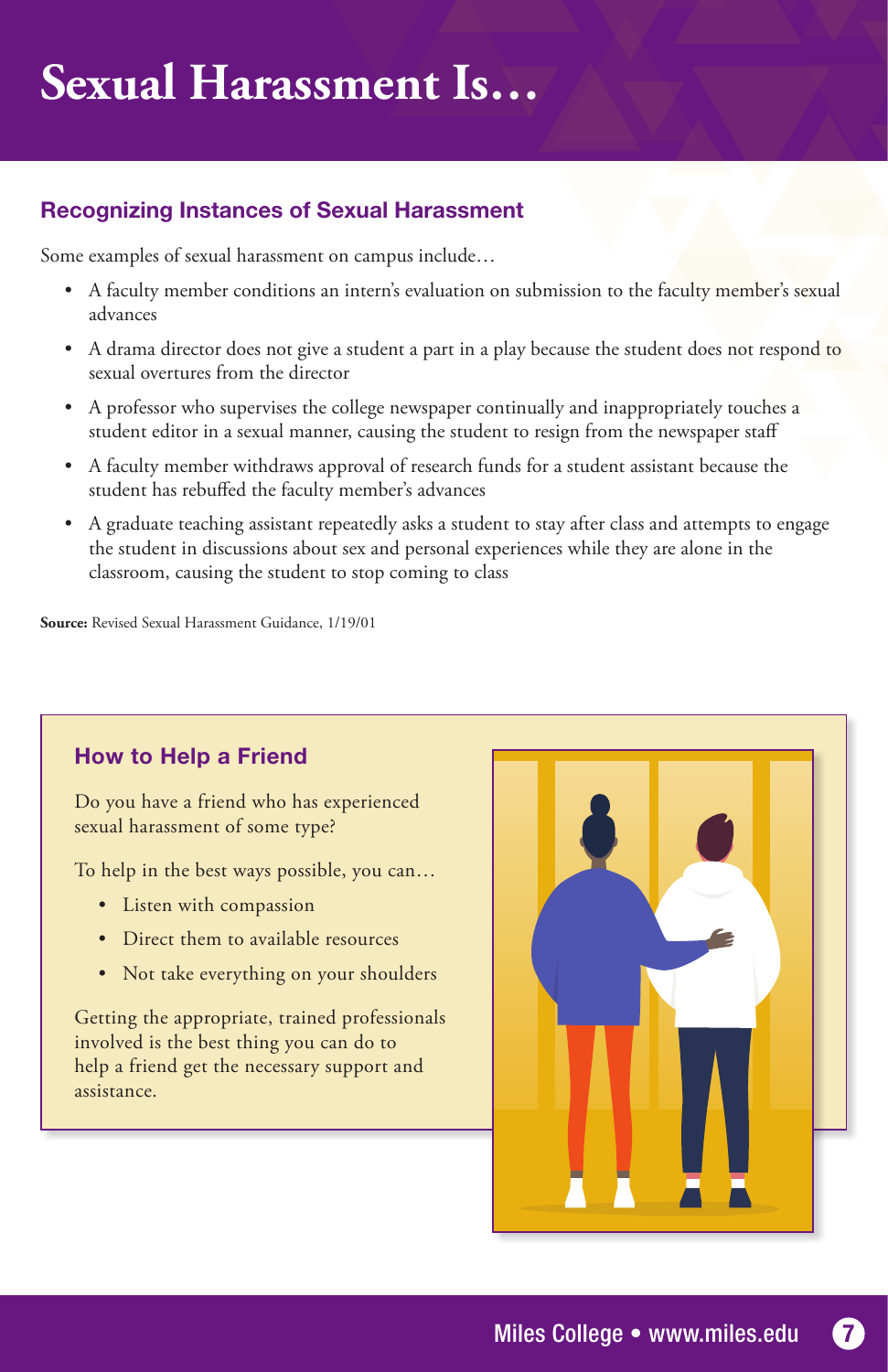## **Sexual Assault**

Sexual assault is a form of sexual harassment, prohibited by Title IX, that may also be criminal in **I** nature. All our Title IX resources and beyond are available if this is something you or someone else has experienced. There is never any reason to be embarrassed, ashamed or to think you won't be believed. Please let a trusted person know so you can get the assistance you need.

Sexual assault offenses include…

- Forcible rape
- Forcible sodomy
- Sexual assault with an object
- Forcible fondling
- Incest
- Statutory rape

Anyone can experience sexual assault, no matter their gender. People who commit sexual assaults and those who experience them may be of the same or different genders.

#### If You are Sexually Assaulted…

- Get to a place where you feel safe
- Seek a friend you can trust

#### The Role Alcohol Plays

Many campus sexual assaults involve alcohol.

- It may impair a person's judgment, making it difficult to take heed of risk cues or indications that a person doesn't want to engage in sexual activity.
- It may make it difficult for a person to recall important information about the events after the fact.
- It may increase the expectations of what will happen when we drink.
- It may be used as an excuse (*not* a valid one) by people who commit these types of offenses.
- Don't shower, bathe any part of your body, douche, urinate, defecate, use medications or brush your teeth, if possible
- Stay in the clothes you are wearing or, if you've already changed, bring clothes, sheets and anything that was in contact with you during the assault in a paper bag (not plastic!) or wrapped in a clean sheet — don't clean or straighten the area
- Don't touch anything the respondent may have touched or left behind this physical evidence can help in a subsequent investigation
- Get medical help to check for internal injuries you might not be aware of, treat external injuries, be treated for certain STDs, and get information about HIV/AIDS and pregnancy prevention
- Consider having a rape kit exam by a specially trained Sexual Assault Nurse Examiner done at the hospital — even if you don't think you want to press charges, having this exam done allows you to have evidence collected should you change your mind later
- Seek counseling support
- Consider your legal options and ask questions for clarification
- Preserve any electronic evidence, such as text messages, pictures, videos, social media posts or conversations related to the assault that may have taken place before, during or after the incident

**Sources:** Wake Forest University, Sexual Assault Support; Southwestern University, Medical Issues and Immediate Safety; UCSC Title IX/Sexual Harassment Office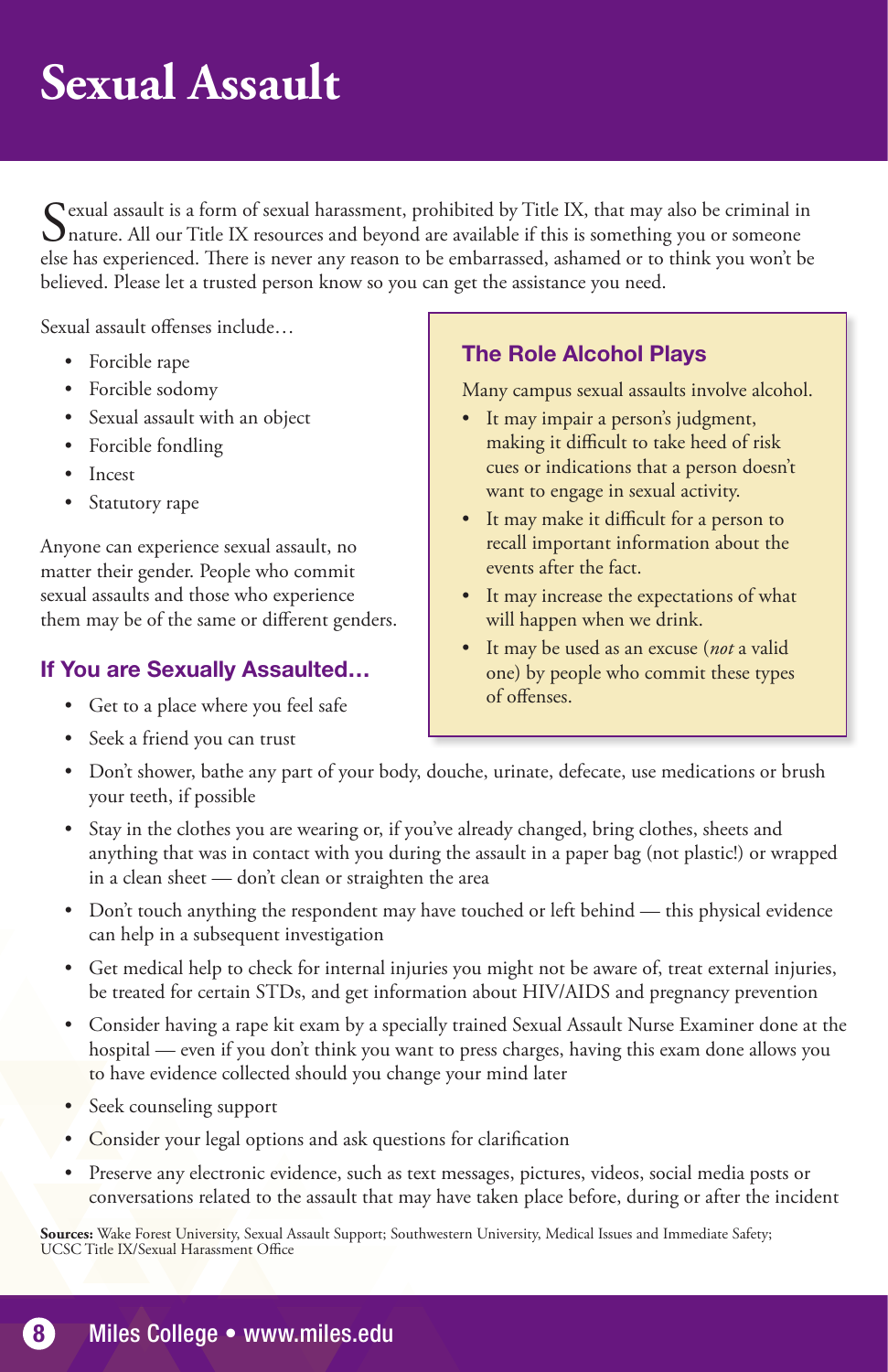## **A Fair Grievance Process**

 $\nabla \mathcal{I}$ e will provide a consistent, transparent grievance process for resolving formal complaints of sexual harassment.

Here's what you can expect…

- We will investigate every formal complaint (filed by a complainant or by the TIX Coordinator) alleging sexual harassment against a respondent.
- All parties will be treated fairly and equitably.
- All parties will be given written notice of the allegations, an equal opportunity to select an advisor of their choice (may or may not be an attorney) and an equal opportunity to submit and review evidence throughout the investigation. Complainants will typically have the right to choose whether to file a formal complaint,
- Trained Title IX staff will objectively evaluate all relevant evidence and be free from conflicts of interest, prejudgment or bias.
- Complainants' and respondents' privacy will be protected.
- The institution will bear the burden of proof.
- We will send written notice of any investigative interviews, meetings or hearings.
- The decision maker(s) will not be the same people as the investigator(s) or Title IX coordinator.
- A live hearing will be held and can be conducted via video conference to keep the parties in separate rooms.
- Cross-examination by party advisors will be allowed but never directly by the complainant or respondent.
- Both parties will be sent written determinations regarding responsibility that explain how and why the decision-makers reached their conclusions.
- Both parties will have an equal opportunity to appeal and will be provided with our appeal procedures, as well as the range of supportive measures available to both complainants and respondents.



which will lead to a grievance process.

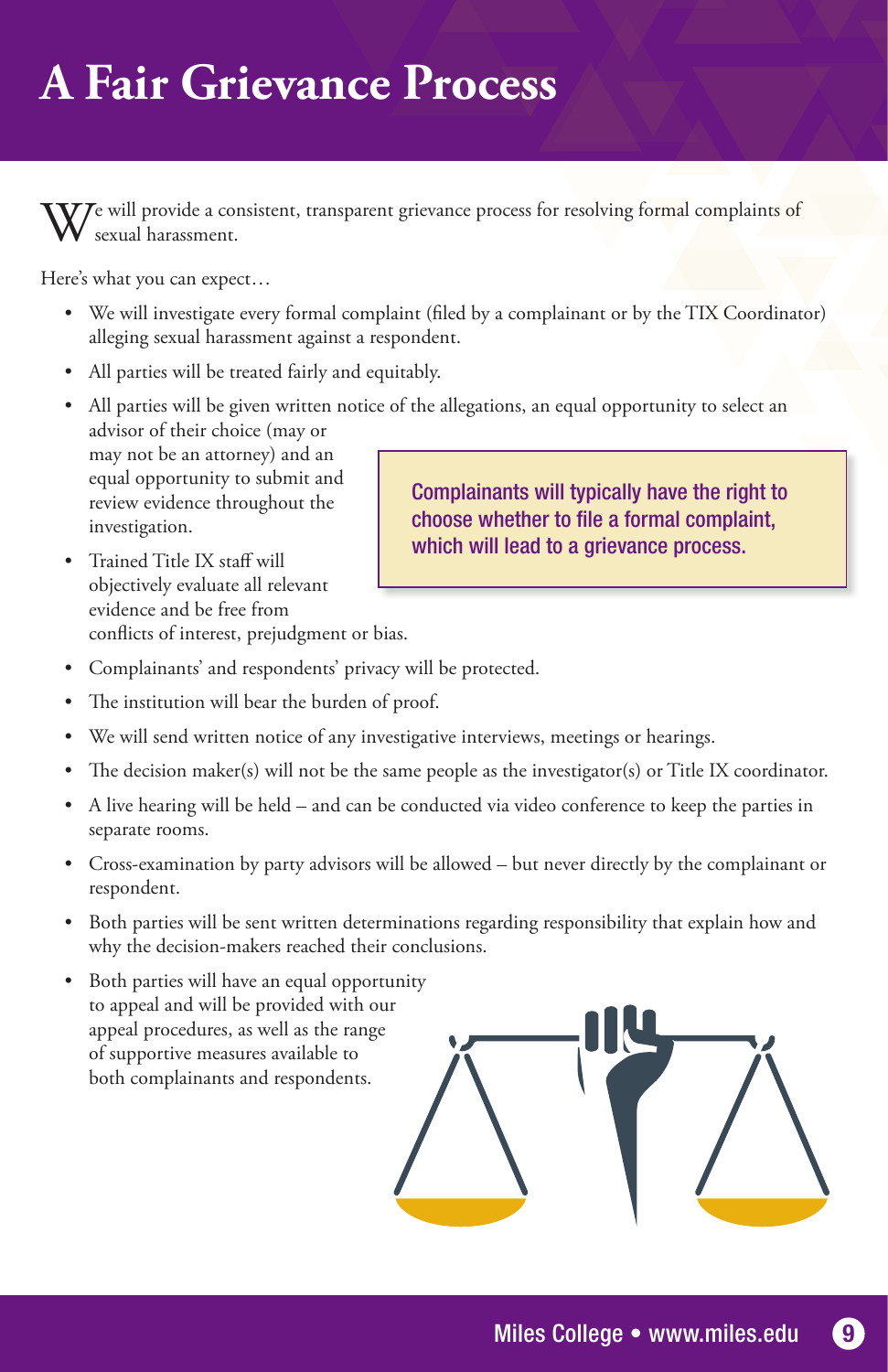## **Your Role**

#### Proactive and Reactive Bystander Strategies

Here are some ways you can be an engaged, helpful bystander who addresses sexual violence issues safely and with care.

#### Proactive Bystander Strategies

- Work to create an environment where sexual violence is unacceptable
- Treat people with respect
- Speak up when you hear people making statements that blame survivors
- Talk openly with friends about the issues and how to confront them
- Encourage friends to trust their instincts to stay safe
- Be a knowledgeable resource for survivors
- Don't laugh at sexist jokes or comments
- Look out for friends at parties, bars and other gatherings
- Educate yourself and your friends
- Use campus resources
- Attend an awareness event
- Empower survivors to tell their stories

#### Reactive Bystander Strategies

- Get campus police or other authorities involved
- Create a distraction
- Get help
- Ask someone in a potentially dangerous situation if they are okay and/or want to leave
- Make sure they get home safely
- Intervene if you hear someone "targeting" another person
- Separate someone too intoxicated to consent from a potential perpetrator
- Say or do *something*

**Sources:** "What Can I Do?" Prevention Innovations, UNH; The Transformation Project/Green Dot, The University of Tennessee Chattanooga

#### Confidentiality Concerns

When it comes to confidentiality, we'll be up front with you.

- We'll take all reasonable steps to investigate and respond in a manner consistent with a student's confidentiality request.
- If the safety of others in the community could be at risk, however, the good of the whole may need to outweigh one student's confidentiality request.
- If a student requests confidentiality and decides not to proceed in a sexual violence case, the Title IX office might still need to submit a report of the incident to certain campus officials or law enforcement to comply with campus crime reporting laws.
- On-campus counselors and advocates like those working or volunteering in sexual assault response centers, victim's advocacy offices, women's and health centers, as well as licensed and pastoral counselors — can typically talk with a survivor in confidence, unless a potential risk to health and safety becomes apparent.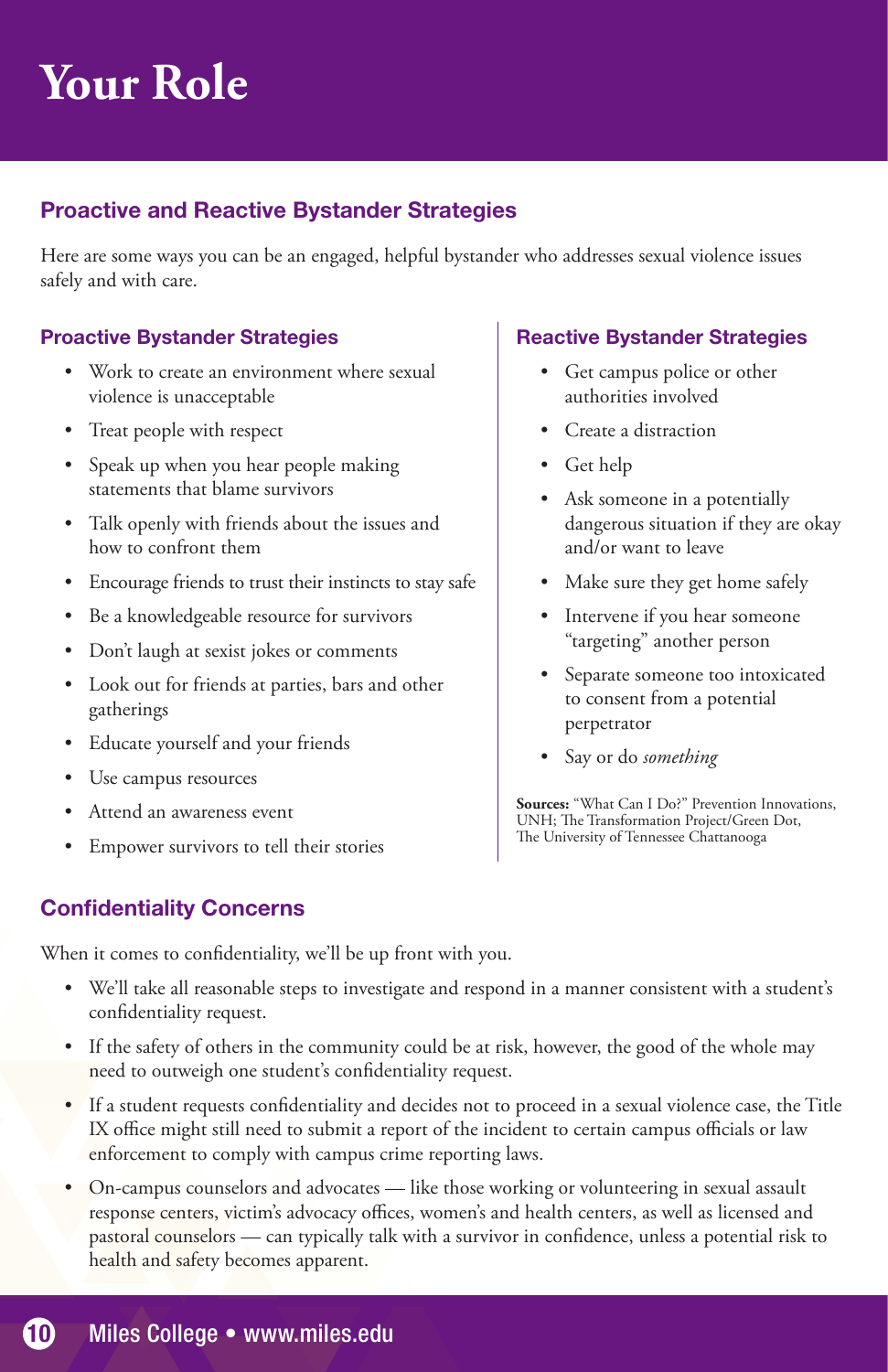## **Title IX and Miles College**

"Miles College takes any allegation of discrimination based on race, sexual orientation, religious affiliation, etc. very seriously. The College investigates all sexual assault/harassment claims and discriminatory allegations fully pursuant to the investigative processes outlined in the student and employee handbooks respectively. The College will take immediate action against all unethical behavior."

-Bobbie Knight, JD, President of Miles College

In compliance with Title IX, Miles College prohibits sex discrimination in the forms of sexual<br>harassment, sexual assault, dating violence and stalking. These behaviors have no place at out harassment, sexual assault, dating violence and stalking. These behaviors have no place at out institution.

The Title IX Coordinator oversees monitoring of the College's policy in relation to Title IX law developments; implementation of grievance procedures, including notification, investigation, and disposition of complaints; provision of educational materials and training for the campus community; conducting and/or coordinating investigations of complaints received pursuant to Title IX; ensuring a fair and neutral process for all parties; and monitoring all other aspects of the College's Title IX compliance related to sexual misconduct.

#### Our Title IX Coordinator:

#### **Patricia Wilson, Title IX Coordinator**

205-929-1440 titleix@miles.edu Brown Hall Administration Building, Room 101 5500 Myron Massey Blvd, Fairfield, AL 35064

#### Contacts:

- In cases of Emergency 911
- Campus Police 205-929-1720
- To make a Title IX report, please submit a report online
- To request a training, contact the Title IX Coordinator
- Schedule an appointment to get information about the reporting process or seek protective measures or resources.



**AILES**